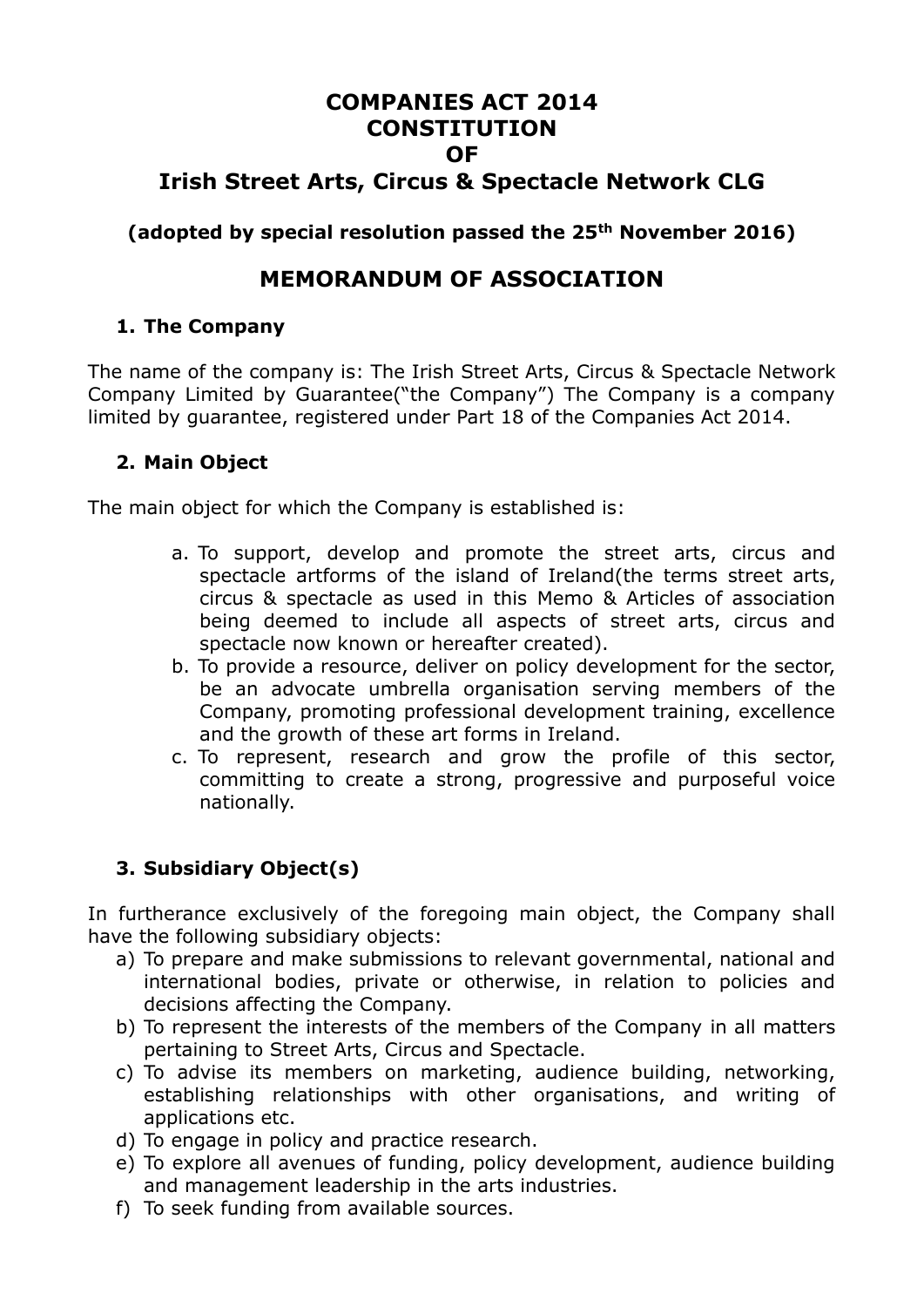- g) To hold conferences, network events, forums and seminars.
- h) To provide advice, assistance and consultancy services to its members in all areas affecting its members.
- i) To represent on behalf of ISACS at events and through networks/ platforms both nationally and internationally.
- j) To share information, opportunities and resources with the members of the Company.
- k) To build a strong, supportive network of practitioners, programmers, producers, enthusiasts and champions for these art forms together.

## **4. Powers**

To the extent that the same are essential or ancillary to the promotion of the main object of the Company as heretofore set out, the Company may exercise the following powers:

**a.** To solicit and accept grants, donations and any other form of voluntary contributions, and to administer, manage and expend such funds or other contributions in furtherance of the objects of the Company.

**b.** To purchase, lease or by any other means acquire any real or personal property and to sell, manage or otherwise deal with the same, in any lawful manner.

**c.** To borrow and raise money in such manner and upon such security as the Company shall think fit.

**d.** To invest the monies of the Company not immediately required for its purposes in such investments, securities or property as may be thought fit, subject to such conditions and consents as may be required by law.

**e.** To accumulate capital for any purpose of the Company and to appropriate any of the Company's assets to specific purposes, either conditionally or unconditionally SAVE HOWEVER that prior permission shall be obtained from the Revenue Commissioners when it is intended to accumulate funds for a period in excess of two years.

**f.** To grant pensions and gratuities to any person who has served the Company as an employee, or to any dependent of such person, provided that the same shall not exceed that provided by a pension scheme covered by Part 30 of the Taxes Consolidation Act 1997; that such a pension scheme has been operated by the Company and that the beneficiary has been a member of the scheme while employed by the Company.

**g.** To subscribe or guarantee money for charitable objects.

**h.** To undertake and execute any trusts which may seem directly or indirectly conducive to the attainment of the main object(s) of the Company.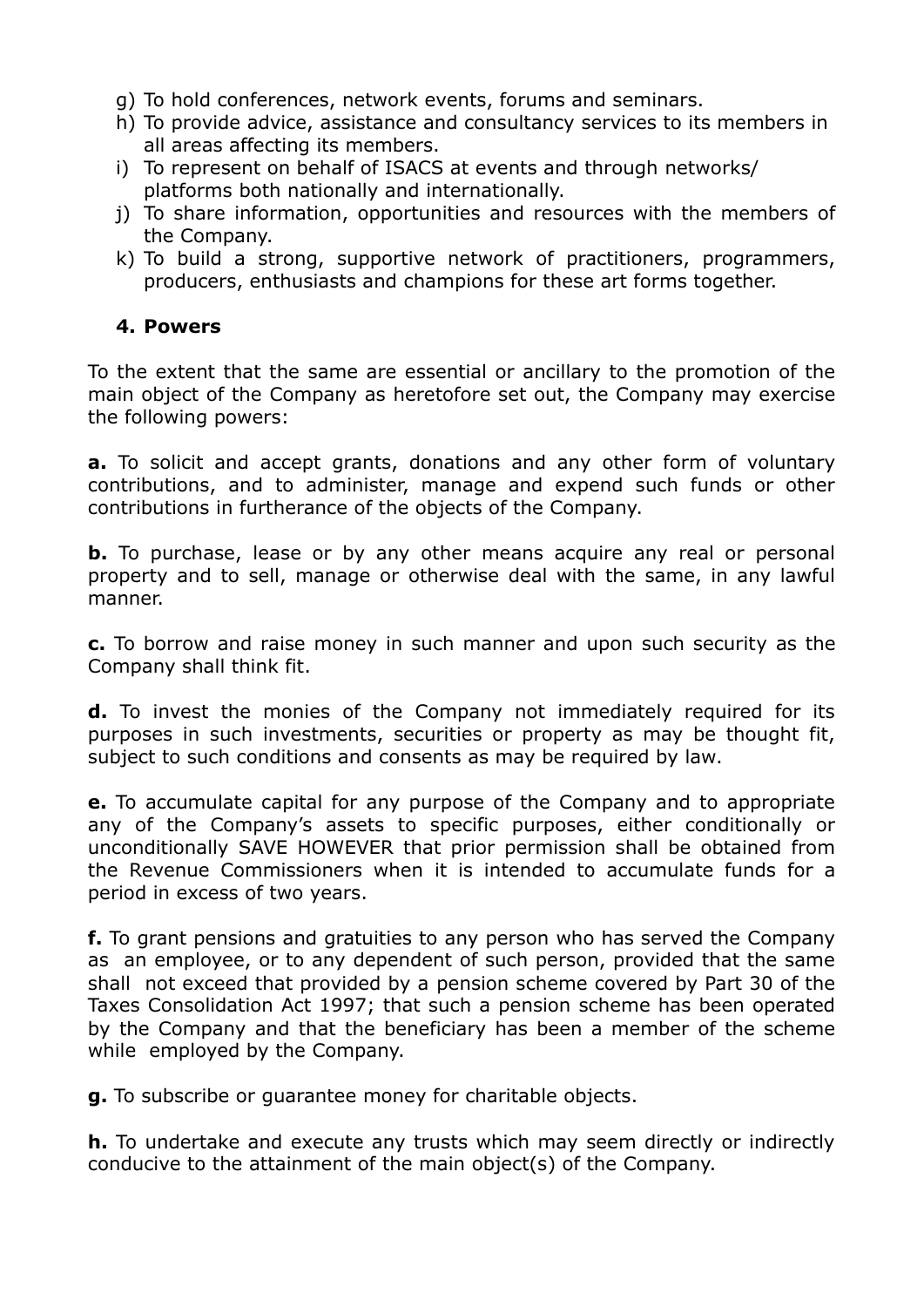**i.** To join, amalgamate, merge, become associated with, or to enter into a partnership, joint venture or reciprocal concession with any charitable organisation, authority, body or person calculated to be of benefit to the Company.

**j.** To promote, form, establish, acquire or incorporate any association, institution company or body for a purpose compatible with the objects of the Company.

**k.** To establish, undertake and execute any trusts which may seem directly or indirectly conducive to the objects of the Company.

**l.** To subscribe to any charity and to grant donations for any public or charitable cause, and to establish, support or aid in the establishment or support of any charitable or other non profit institution, trust or fund.

**m.** To carry on any trade or business which may in the opinion of the Directors be advantageously carried on by the Company in connection with or as ancillary to the general business of the Company.

**n.** To do all such other lawful things as are incidental or conducive to the attainment of the main objects of the Company.

**o.** To do all of the above things in any part of the world as principal, agent, or in any other capacity.

# **5. Limited Liability**

The liability of the members is limited.

# **6. Income and property**

The income and property of the Company shall be applied solely towards the promotion of its main object as set forth in this Memorandum of Association. No portion of the Company's income and property shall be paid or transferred directly or indirectly by way of dividend, bonus, or otherwise howsoever by way of profit to members of the Company. No director shall be appointed to any office of the Company paid by salary or fees, or receive any remuneration or other benefit on money or money's worth from the Company. However nothing shall prevent any payment in good faith by the Company of:

a) reasonable and proper remuneration to any member, officer or servant of the Company (not being a director) for any services rendered to the Company;

b) interest at a rate not exceeding 1% above the Euro Interbank Offered rate (Euribor) per annum on money lent by directors or other members of the Company to the Company;

c) reasonable and proper rent for premises demised and let by any member of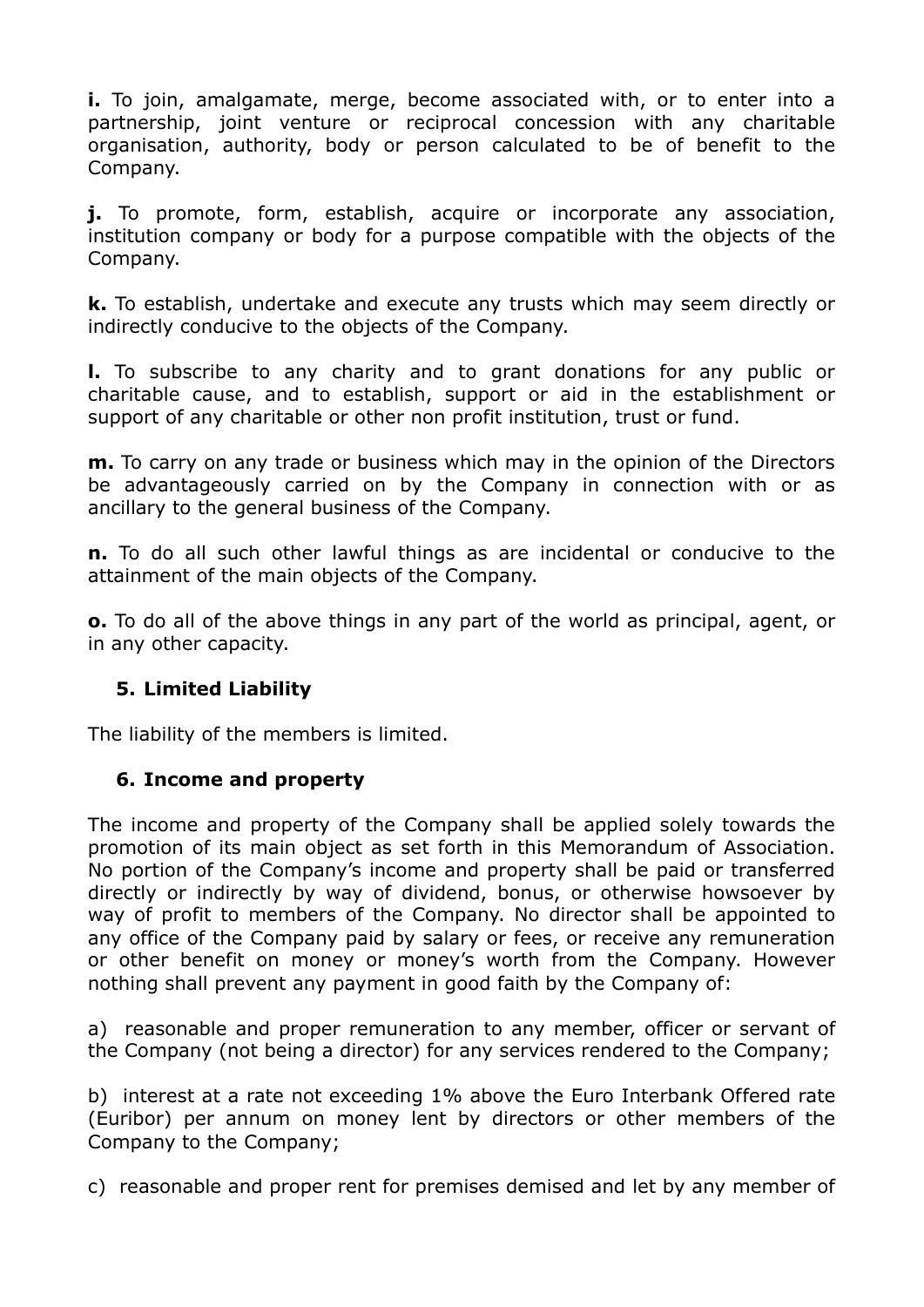the Company (including any director) to the Company;

d) reasonable and proper out-of-pocket expenses incurred by a director in connection with his or her attendance to any matter affecting the Company;

e) fees, remuneration or other benefit in money's worth to any Company of which a director may be a member holding not more than one hundredth part of the issued capital of such Company.

f) payment by the Company to a person pursuant to an agreement entered into, in compliance with section 89 of the Charities Act 2009 (as for the time being amended, extended or replaced).

# **7. Contribution by members on winding-up**

Every member of the Company undertakes to contribute to the assets of the Company, if the Company is wound up while he or she is a member or is wound up within one year after the date on which he or she ceases to be a member, for the payment of the debts and liabilities of the Company contracted before he or she ceases to be a member; the costs, charges and expenses of winding up; and the adjustment of the rights of contributories among themselves, such amount as may be required, not exceeding one euro.

# **8. Prohibition of distribution to members on winding-up**

If upon the winding up or dissolution of the Company there remains, after the satisfaction of all its debts and liabilities, any property whatsoever, the same shall not be paid to or distributed among the members of the Company but shall be given or transferred to some other charitable institution or institutions having main objects similar to the principal object of the Company and which shall prohibit the distribution of its or their income and property among its or their members to an extent at least as great as is imposed on the company under or by virtue of clause 6 hereof, such institution or institutions to be determined by the members of the Company at or before the time of dissolution, and if and so far as effect cannot be given to such provision, then to some charitable object with the agreement of the Charities Regulatory Authority. Final accounts will be prepared and submitted that will include a section that identifies and values any assets transferred along with the details of the recipients and the terms of the transfer.

# **9. Additions, alterations or amendments**

No additions, alterations or amendments shall be made to or in the provisions of this constitution unless the same shall be approved by the Charities Regulatory Authority.

# **10. Keeping of accounts**

Annual audited accounts shall be kept and made available to the Revenue Commissioners and/or the Charities Regulatory Authority, upon request.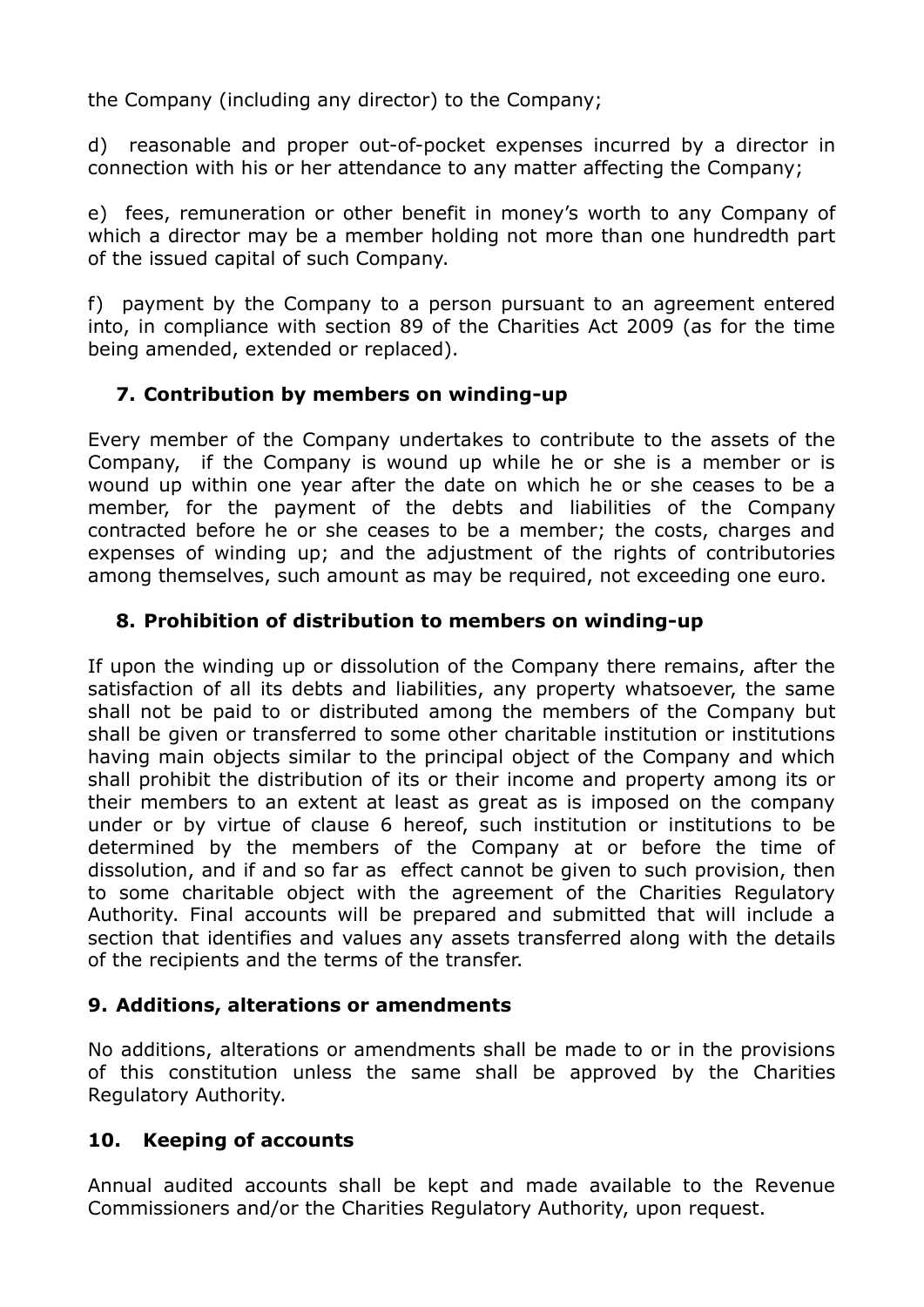# **ARTICLES OF ASSOCIATION**

#### **INTERPRETATION**

1. (a) In these articles:

| "the Act"       | means the Companies Act 2014, and any statutory<br>amendment(s) thereof;                     |
|-----------------|----------------------------------------------------------------------------------------------|
| "director"      | means any director for the time being of the Company;                                        |
| "the Board"     | means the board of directors of the Company;                                                 |
| "member"        | means a member of the Company, admitted in<br>accordance with article 5 herein;              |
|                 | "Rules of Membership" means the rules of membership for the time<br>being of the Company     |
|                 | "the Registered Office" means the registered office for the time being of the<br>Company;    |
| "the Secretary" | means any person(s) or body corporate appointed to<br>perform the role of company secretary. |

(b) Expressions referring to writing shall, unless the contrary intention appears, be construed as including references to every mode of representing words in visible form.

(c) Unless the contrary intention appears, words or expressions contained in these articles shall bear the same meaning as in the Act.

# **OPTIONAL PROVISIONS OF THE ACT**

2. To the extent that they are omitted from or modified by these articles, the optional provisions of the Act, as defined in Section 1177(2) thereof, are hereby excluded or modified, as the case may be.

# **ALTERATION OF THE CONSTITUTION**

3. Subject to the provisions of the Act, and the provisions of this constitution, the Company may by special resolution alter either or both its memorandum and articles of association. Any alteration or addition so made shall be as valid as if originally contained therein.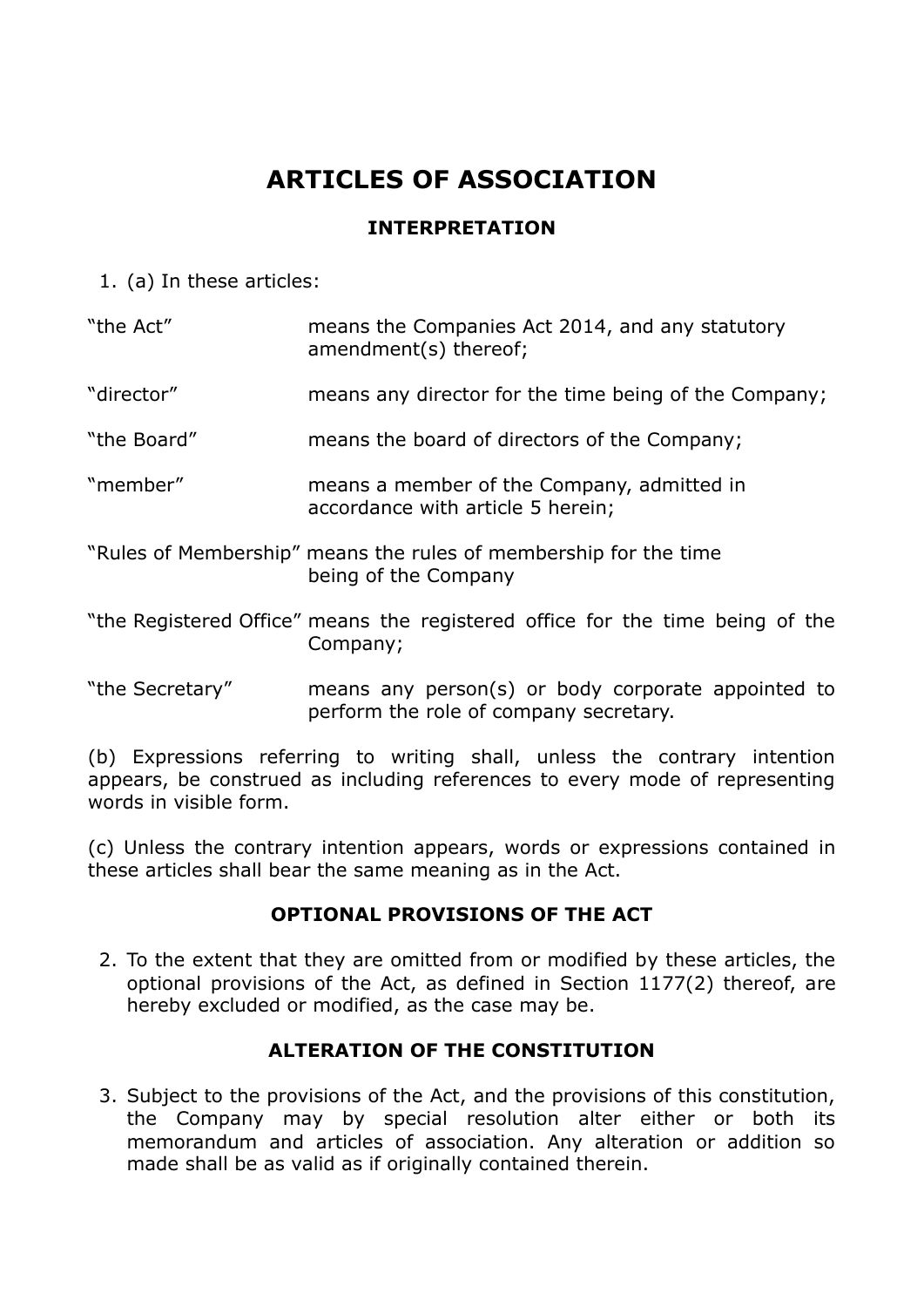#### **MEMBERS**

- 4. The Company shall have a minimum of three members at any one time.
- 5. There shall be three classes of members: individual members, professional member organisations and voluntary member organisations, provided however that the Company may from time to time by ordinary resolution in general meeting, add to or otherwise alter the number and types of classes of members.
- 6. The members in each class shall be those persons or bodies whose names are entered on the register of members of the Company by the Board and who shall comply with the Rules of Membership.
- 7. The Company shall maintain Rules of Membership which shall be established by the Board and may be altered from time to time by resolution of the Board. The Rules of Membership shall be published by the Company and shall set out, inter alia, the following:
	- a. the respective rights and obligations attaching to each class of membership (subject as provided in these articles);
	- b. the eligibility criteria for membership in each class;
	- c. the process of application for membership;
	- d. the annual membership subscription fees payable by members in each class, and the basis for the calculation of the same.
- 8. The Board shall monitor the membership subscriptions regularly.

#### **MEMBERSHIP SUBSCRIPTIONS**

- 9. The Board shall from time to time fix the fees, subscriptions and contributions payable by members and the date by which the same shall be paid. The annual subscription shall be paid no later than 30 days prior to the year-end for which the same shall be due.
- 10. The Company may on the recommendation of the Board, by ordinary resolution in general meeting fix a special contribution or contributions to be paid by members in each class, to meet some special contingency.

#### **TERMINATION OF MEMBERSHIP**

- **11.** A member may resign his or her membership by serving notice to that effect upon the Company at the Registered Office.
- **12.** Membership shall automatically terminate if any fee, subscription or contribution fixed pursuant to article 9 is not paid within 30 days of the date by which the same is due, unless the Board shall in its discretion determine that, in the particular circumstances of the case, the payment may be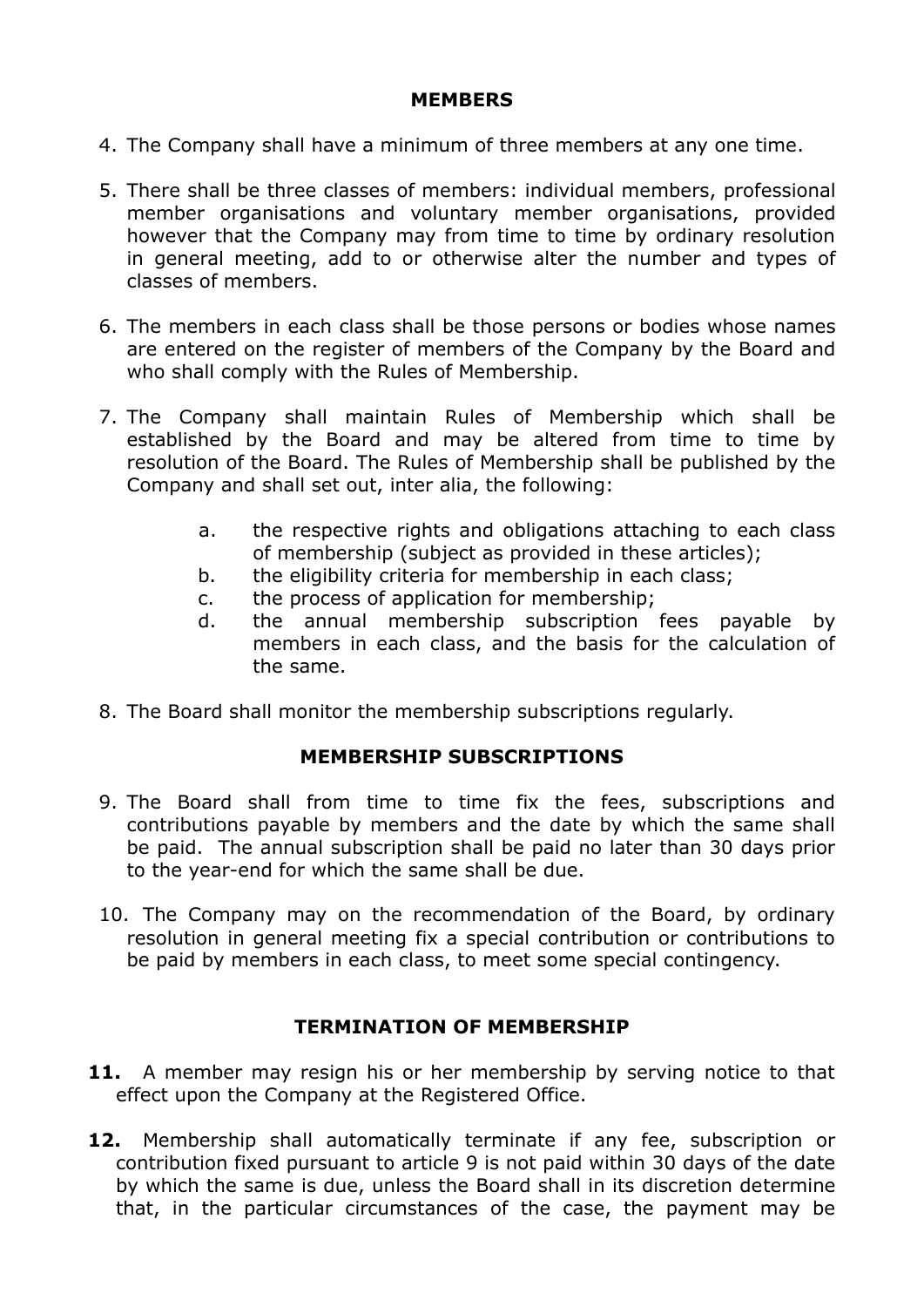postponed or waived.

- **13.** Membership may terminate in the event that the trading or other circumstances of the member are materially altered from those applicable at the date on which the member was admitted to membership. This decision shall be at the discretion of the Board. In the event that the Board shall decide that the membership should terminate on this account, it shall invoke the process set out in article 14 below.
- **14.** The Board may terminate a membership by serving notice upon the member to that effect. Before reaching the decision to issue such a notice, the Board shall:

a. give warning to the member of its intention to terminate the membership and the reason therefor; b. give the member a reasonable opportunity to make a submission as to why the membership should not be terminated; c. take any such submission made by the member into account in reaching its decision;

d. act fairly and impartially.

15. The death or bankruptcy of a member (if an individual) and the dissolution of a member (if a company) shall terminate his or her or its membership. A member whose membership has been terminated for bankruptcy or dissolution may be re-admitted to membership at the discretion of the Board subject to such conditions as the Board may see fit to impose.

#### **OBLIGATIONS OF MEMBERS**

16. Every member shall, as a continuing condition of membership, be bound by the provisions of the constitution of the Company and any amendment thereof, and shall observe all (if any) any rules or regulations made from time to time by the Company in general meeting or by the Board.

#### **GENERAL MEETINGS OF MEMBERS**

- 17. The Company shall in each year hold a general meeting as its annual general meeting, in addition to any other meetings in that year and shall specify the meeting as such in the notice calling it and not more than 15 months shall elapse between the date of one annual general meeting of the Company and that of the next. So long as the Company holds its first annual general meeting within 18 months of its incorporation, it need not hold it in the year of its incorporation or in the following year.
- 18. The business of the annual general meeting shall include: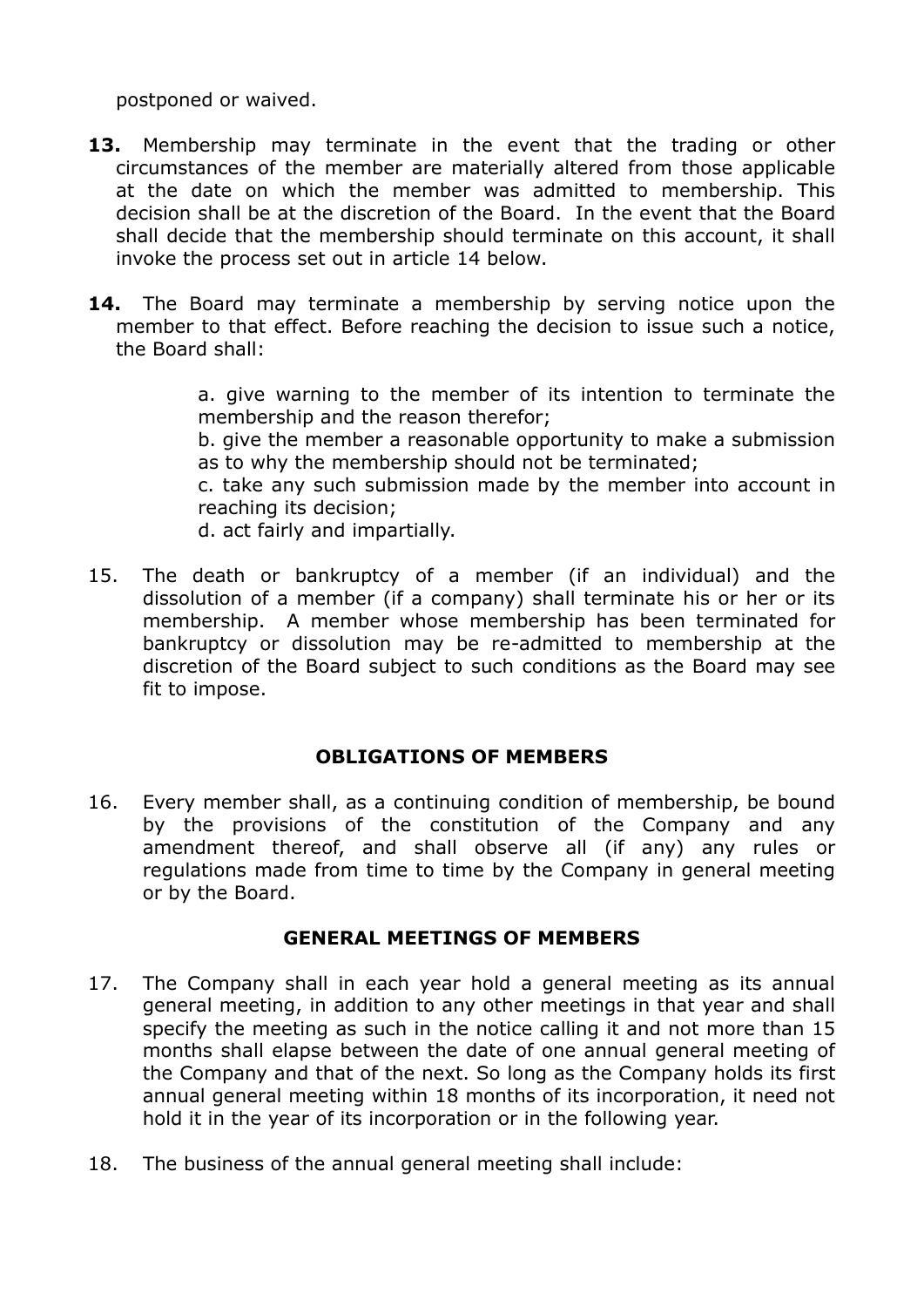(a) consideration of the Company's statutory financial statements and the report of the directors, together with the report of the statutory auditors on those statements and that report;

(b) the review by the members of the Company's affairs;

(c) the authorisation of the directors to approve the remuneration of the statutory auditors;

- (d) the election and re-election of directors;
- (e) the appointment or re-appointment of statutory auditors;
- (f) the remuneration of the directors
- 19. All general meetings of the Company, other than annual general meetings, shall be known as "extraordinary general meetings".
- 20. The Board may, whenever it thinks fit, convene an extraordinary general meeting and extraordinary general meetings may also be convened as provided by Section 1203 of the Act. If at any time there are not sufficient directors in Ireland capable of acting to form a quorum, any director or any member of the Company may convene an extraordinary general meeting in the same manner as nearly as possible as that in which meetings may be convened by the Board.
- 21. General meetings of the Company shall be held in the State at such time and at such place as the Board shall appoint.
- 22. A meeting, other than an adjourned meeting shall be called, in the case of an annual general meeting or an extraordinary general meeting for the passing of a special resolution, by not less than 21 days' notice, and in the case of any other extraordinary general meeting, by not less than 7 days' notice. The notice shall be exclusive of the day on which it is served or deemed to be served and of the day for which it is given. It shall be given in the manner specified in these articles to such persons as are under these articles entitled to receive such notices from the Company.
- 23. The notice of a general meeting shall specify –

a) the place, the date and the time of the meeting; b) the general nature of the business to be transacted at the meeting;

c) in the case of a proposed special resolution, the text or substance of the resolution.

- 24. The statutory auditors of the Company shall be entitled to:
	- a) attend any general meeting of the Company;
	- b) receive all notices of, and other communications relating to any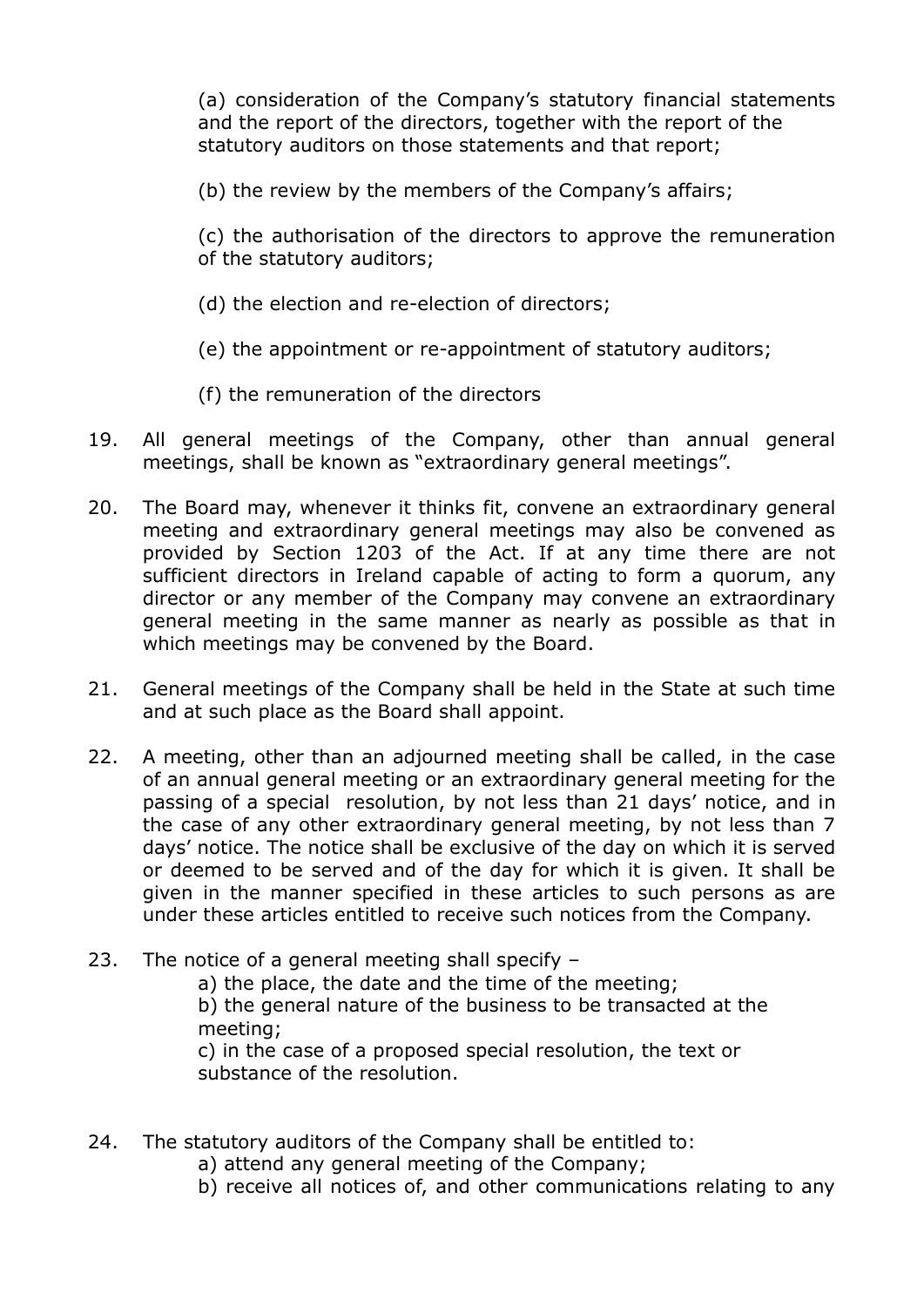general meeting which any member of the Company is entitled to receive;

c) be heard at any general meeting which they attend, on any part of the business of the meeting which concerns them as statutory auditors.

- 25. A meeting of the Company, notwithstanding that it is called by shorter notice than that specified at article 22, shall be deemed to have been duly called if it is so agreed by all of the members entitled to attend and vote at the meeting, and the statutory auditors of the Company.
- 26. No business shall be transacted at any general meeting unless a quorum of members is present at the time when the meeting proceeds to business. Unless otherwise provided in these articles a quorum of members shall be those who cumulatively hold twenty percent (20%) of the voting rights in accordance with the Rules of Membership, present in person or by proxy.
- 27. If within half an hour from the time appointed for the meeting a quorum is not present, the meeting, if convened upon the requisition of members, shall be dissolved; in any other case it shall stand adjourned to the same day in the next week at the same time and place, or to such other day and at such other time and place as the Board may determine, and if at the adjourned meeting a quorum is not present within half an hour from the time appointed for the meeting, the members present shall be a quorum.
- 28. The chairperson of the Board shall preside as chairperson at every general meeting of the Company. If he or she is not present within 15 minutes after the time appointed for the holding of the meeting or is unwilling to act, the directors present shall elect one of their number to be chairperson of the meeting.
- 29. The chairperson may with the consent of any meeting at which a quorum is present (and shall, if so directed by the meeting) adjourn the meeting from time to time and from place to place.
- 30. When a meeting is adjourned for 30 days or more, notice of the adjourned meeting shall be given as in the case of an original meeting. Save as aforesaid, it shall not be necessary to give any notice of an adjournment or of the business to be transacted at any adjourned meeting.

#### **REPRESENTATIVES OF COMPANY MEMBERS AT MEETINGS**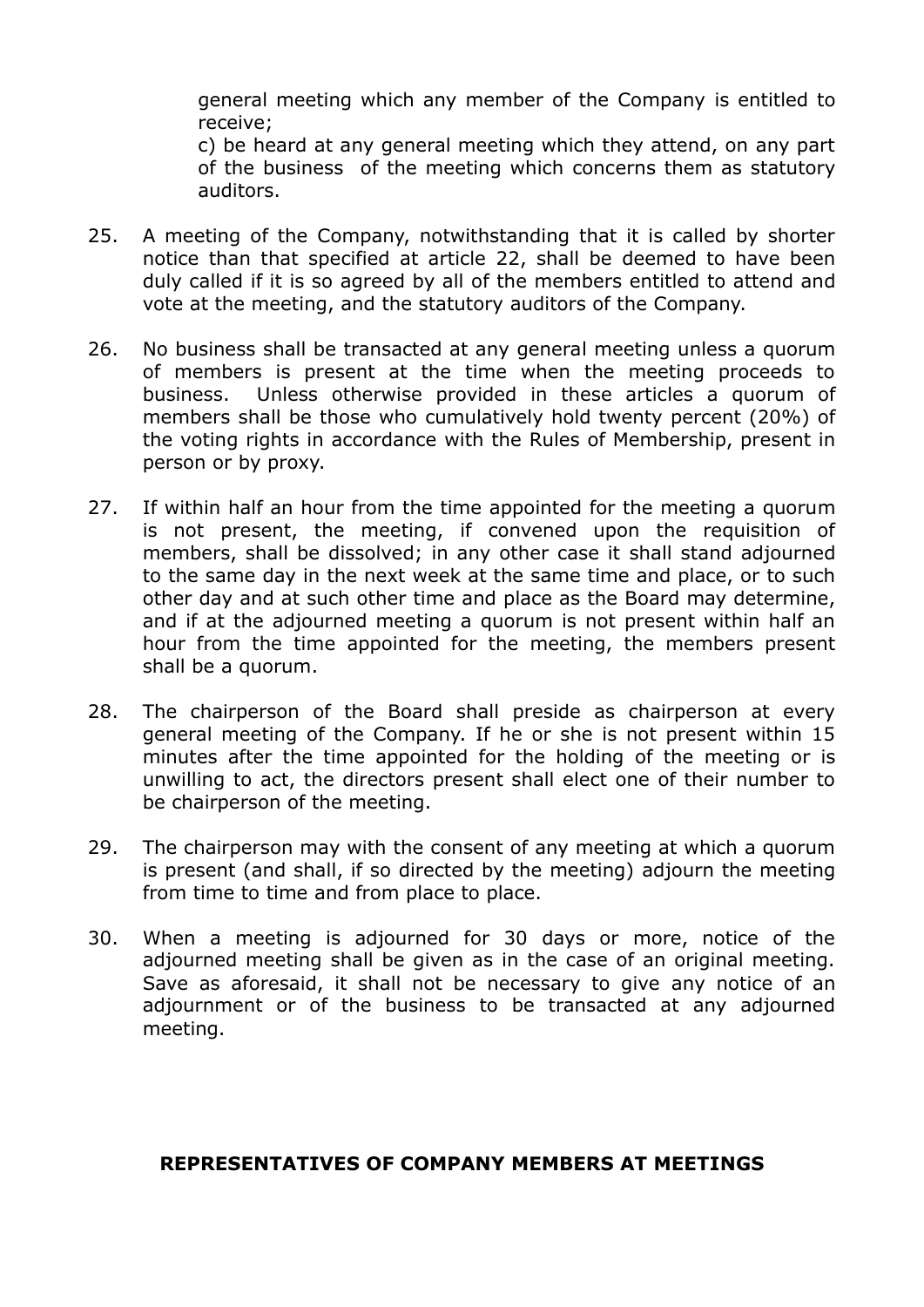31. (a) Every member organisation of the Company shall nominate in writing a person who shall be authorised to act as its representative at all meetings of the Company and meetings convened for the purpose of dealing with Company business. The representative (who shall be known as "the nominated representative") shall be entitled to exercise all of the voting powers of membership on behalf of the member which he or she represents, as fully as if the nominated representative were the member of the Company. No person other than a nominated representative or a proxy of the nominated representative shall be entitled to vote on behalf of a company member at a general meeting of the Company.

(b) A member may at any time withdraw and replace its nominated representative on giving notice in writing to the Company.

## **VOTES OF MEMBERS**

- 32. Where a matter is being decided (whether on a show of hands or on a poll) every member present shall have one vote.
- 33. A vote shall take place on a show of hands, unless a poll is demanded before or on the declaration of the result of a show of hands.
- 34. A demand for a poll may be made by
	- a) the chairperson of the meeting; or
	- b) at least three members present in person; or

c) any members present in person representing not less than 10% of the voting rights of members entitled to vote at the meeting.

- 35. Unless a poll is demanded, a declaration by the chairperson that a resolution has on a show of hands been carried, or lost, an entry to that effect in the minutes of the meeting shall be conclusive evidence of the fact, without proof of the number or proportion of the votes recorded in favour of, or against such resolution.
- 36. If a poll is demanded it shall be taken in such manner as the chairperson directs and the result of the poll shall be deemed to be the resolution, in relation to the matter concerned, of the meeting at which the poll was demanded.
- 37. Where there is an equality of votes, whether on a show of hands or on a poll, the chairperson of the meeting shall be entitled to a second or casting vote.
- 38. No member shall be entitled to vote at a meeting of members of the Company if there are monies due and outstanding by such member to the Company.
- 39. No objection shall be raised to the qualification to vote of any voter except at the meeting at which the vote objected to is given or tendered,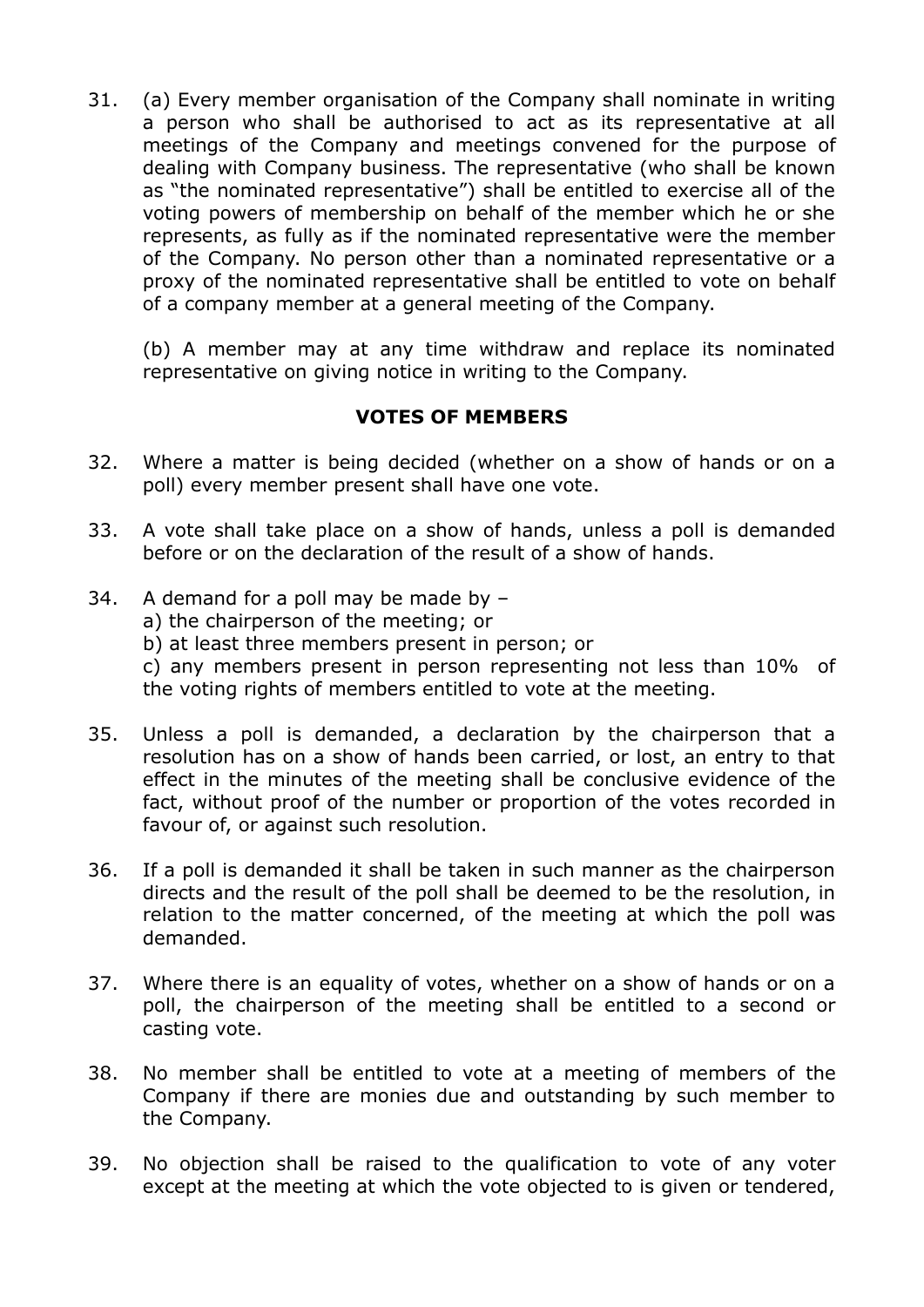and every vote not disallowed at such meeting shall be valid for all purposes. Any such objection made in due time shall be referred to the chairperson of the meeting whose decision shall be final and conclusive.

#### **PROXIES**

- 40. Any individual member of the Company, and every nominated representative of a company member entitled to attend and vote at a meeting of the Company shall be entitled to appoint any other person as his or her proxy to attend the meeting and vote instead of him or her, provided that the appointment does not result in a conflict of interests. A proxy so appointed shall have the same right as the member to speak at the meeting and to vote on a show of hands and on a poll.
- 41. The instrument of proxy in the form set out in article 42 herein, signed by the person appointing the proxy, shall be deposited at the Registered Office or presented at the venue for the meeting for which it is granted no later than the time fixed for commencement of the meeting or adjourned meeting for which the proxy is granted and shall not otherwise be valid.
- 42. An instrument appointing a proxy shall be in the following form or a form as near thereto as circumstances permit:

*IRISH Street Arts, Circus & Spectacle Network ("the Company")*

*[Name of member/nominated representative of member] of [address of member] hereby appoint/s [name and address of proxy] or failing him or her [name and address of alternative proxy] as the proxy of the Member to attend, speak and vote for the Member on behalf of the Member at the (annual or extraordinary, as the case may be) general meeting of the Company to be held on the [date of meeting] and any adjournment thereof.* 

*This proxy shall only be valid for the specified meeting and any adjournment of that meeting.* 

*The proxy is to vote as follows:* 

*Voting instructions for proxy (choice to be marked with an "x")* 

*Resolution No in favour abstain against* 

*1. 2.*

*Unless otherwise instructed the proxy will vote as he or she thinks fit.* 

*Signature of member/nominated representative* 

*Dated*

43. A vote given or poll demanded by proxy or by the nominated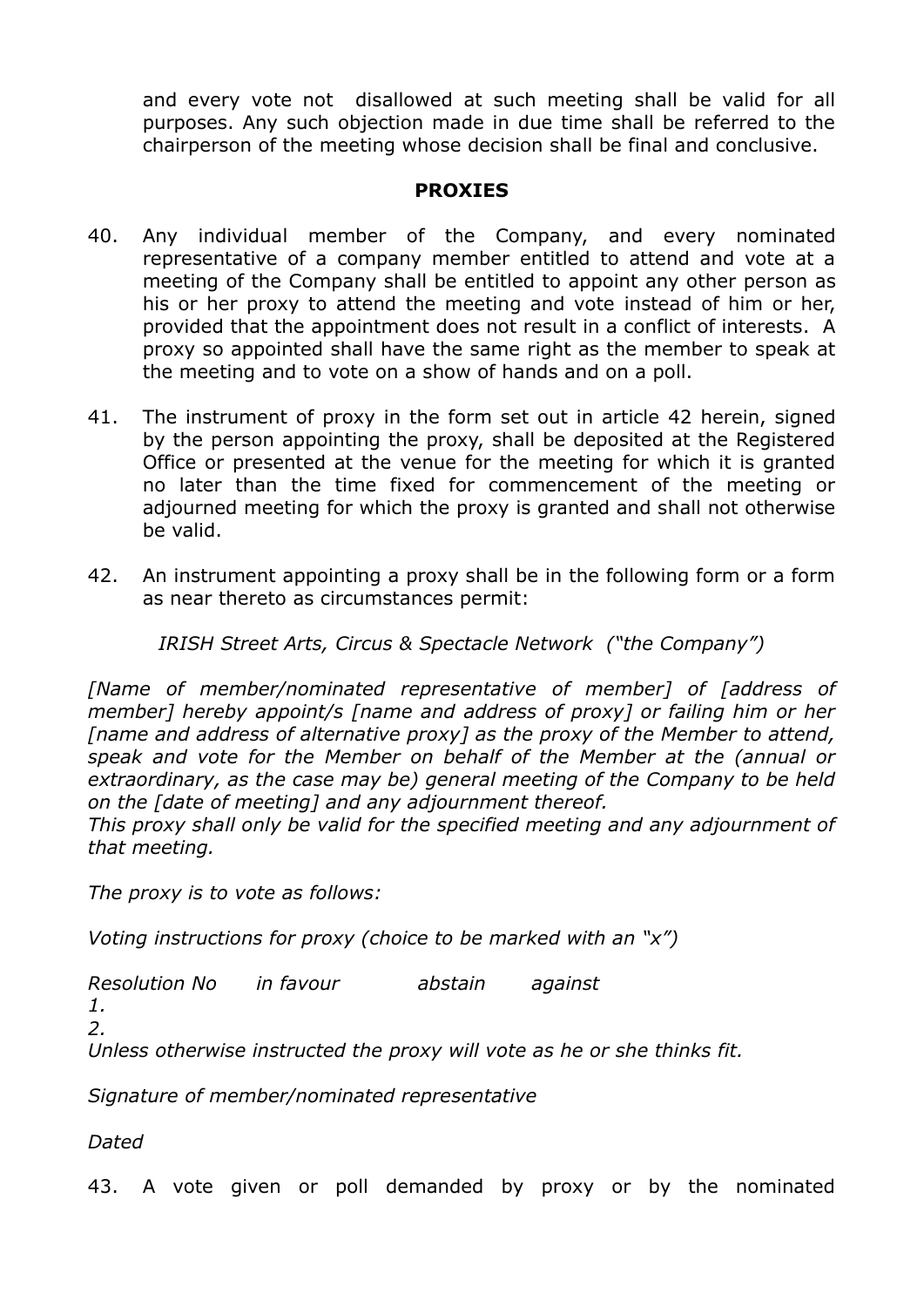representative of a company member shall be valid notwithstanding the previous determination of the authority of the person voting or demanding a poll, unless notice of the determination was received by the Company at the Registered office or at such other place where the proxy was duly deposited before the commencement of the meeting or adjourned meeting at which the vote is given or the poll demanded or (in the case of a poll taken otherwise than on the same day as the meeting or adjourned meeting)the time appointed for taking the poll.

#### **RESOLUTIONS**

- 44. Notwithstanding article 22, a special resolution may be proposed and passed as a special resolution at a meeting of which less than 21 days' notice has been given, if the conditions specified in section 191 of the Act are satisfied.
- 45. The terms of any resolution (whether special or otherwise) before a general meeting may be amended by ordinary resolution at the meeting, provided that the resolution, as amended, will still be such that adequate notice of the same can be deemed to have been duly given.
- 46. Subject to compliance with the conditions in section 193 of the Act, a resolution in writing signed by all the members for the time being entitled to attend and vote on such resolution at a general meeting shall be as valid and effective for all purposes as if the resolution had been passed at a general meeting of the Company duly convened and held, and if described as a special resolution shall be deemed to be a special resolution within the meaning of the Act.
- 47. When a resolution is passed at an adjourned general meeting, it will be treated as having been passed on the date of that meeting and not on any earlier date.

#### **MINUTES OF GENERAL MEETINGS**

- 48. The Company shall, as soon as may be after the holding of a meeting, cause minutes of the proceedings of the meeting and the terms of all resolutions to be entered in books kept for the purpose. All such books shall be kept in the same place.
- 49. Any minute referred to in article 48, if purporting to be signed by the chairperson of the meeting at which the proceedings were had, or the chairperson of the next succeeding meeting, shall be evidence of what occurred at the meeting.

#### **THE BOARD OF DIRECTORS**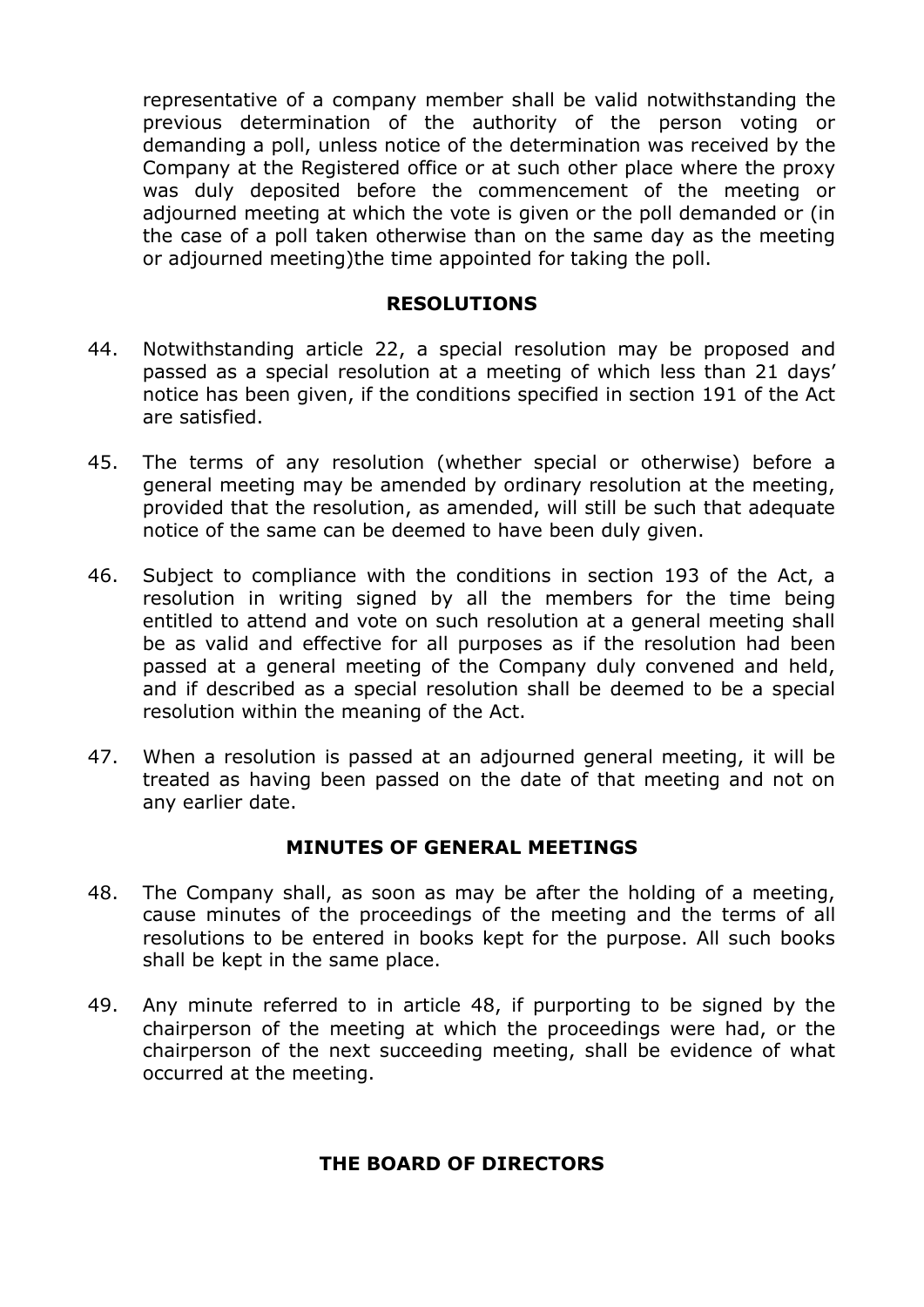- 50. The Company shall have a minimum of five and a maximum of ten directors. Within this range, the Board may from time to time by ordinary resolution increase or reduce the number of directors.
- 51. Vacancies for the position of director shall be filled by election at the annual general meeting of the Company.
- 52. No person shall be eligible for election as a director at a general meeting, unless not less than 3 nor more than 21 days before the day appointed for the meeting there shall have been left at the Registered Office:– a) notice in writing signed by a member of the Company entitled to attend and vote at the meeting, of his or her intention to propose the person concerned for such election; and b) notice in writing signed by the person concerned of his or her

willingness to be elected.

- 53. With the notice convening the annual general meeting, there shall be circulated to all persons entitled to receive notice of the meeting the names of those standing for election and the information about the candidates supplied in accordance with article 52(b).
- 54. The election of directors shall be conducted in accordance with these articles and the Rules of Membership. The successful candidates shall be those who receive the highest number of votes cast. Ballot forms will be issued, collected and counted by a person nominated by the Board and the result of the ballot will be announced to the meeting prior to its conclusion.
- 55. If the number of candidates standing for election as a director at an annual general meeting does not exceed the number of vacancies, a motion for the unopposed appointment of two or more persons as directors by a single resolution shall not be made, unless a resolution that it shall be so made has first been agreed to by the meeting without any vote being given against it.

#### 56.

The Board shall be entitled at any time to co-opt up to 60% directors of the Company with a view either to ensuring balanced representation of the constituency of interests the Company seeks to reflect, or to add specialist expertise to the Board. A director so appointed shall hold office until the next annual general meeting of the Company but one (that is, the second next annual general meeting after such appointment), and shall be entitled to stand for election as an elected director at the annual general meeting at which his or her co-option expires.

- 57. No person may be a director of the Company unless he or she has attained the age of 18 years.
- 58. Any purported appointment of a director without that person's consent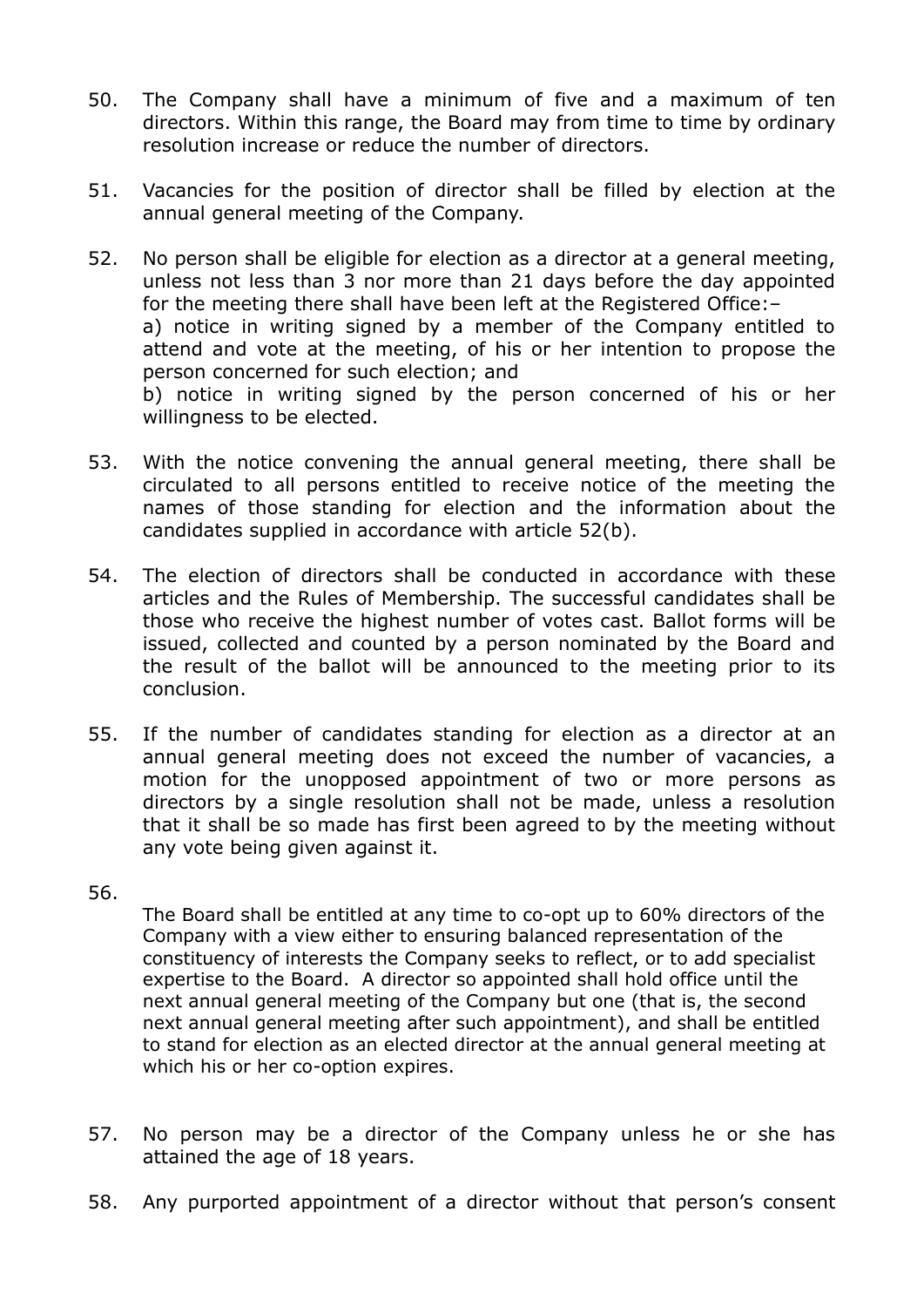shall be void.

- 59. At a general meeting of the Company, a motion for the appointment of two or more persons as directors by a single resolution shall not be made, unless a resolution that it shall be so made has first been agreed to by the meeting without any vote being given against it.
- 60. The Board shall have the power at any time and from time to time, to coopt a person to be a director to fill a casual vacancy arising in the number of elected directors. Any director so appointed shall hold office only until the next annual general meeting and shall be eligible for election thereat.

## **ROTATION OF DIRECTORS**

- 61. At the annual general meeting of the Company in each year, one-third of the directors for the time being, or, if their number is not 3 or a multiple of 3, then the number nearest one third shall retire from office.
- 62. The directors to retire in every year shall, subject to article 63, be those persons who have been longest in office since their last election but as between persons who became directors on the same day, those to retire shall (unless they agree otherwise among themselves) be determined by lot, except in the case of a newly elected Chairperson who must serve a minimum of a 3 year term.
- 63. A retiring director shall be eligible for re-election for a further term or terms of office which, when aggregated with the terms already served, shall not exceed six years, but not for any longer period. A "year" for this purpose shall mean the period from one annual general meeting of the Company to the next provided however that when a year has elapsed from the date of retirement of a director, he or she shall be eligible for election afresh, and the calculation of his or her term of office for the purpose of this article shall commence afresh.

# **REMOVAL OF DIRECTORS**

- 64. The Company may by ordinary resolution remove a director before the expiration of his or her period of office. Such a resolution shall not be effective unless the provisions of section 146 of the Act are observed.
- 65. A vacancy created by the removal of a director under this article may be filled at the meeting at which he or she is removed and, if not so filled, may be filled as a casual vacancy.

# **VACATION OF OFFICE**

66. The office of director shall be vacated if the director: a) is adjudicated bankrupt or, being a bankrupt, has not obtained a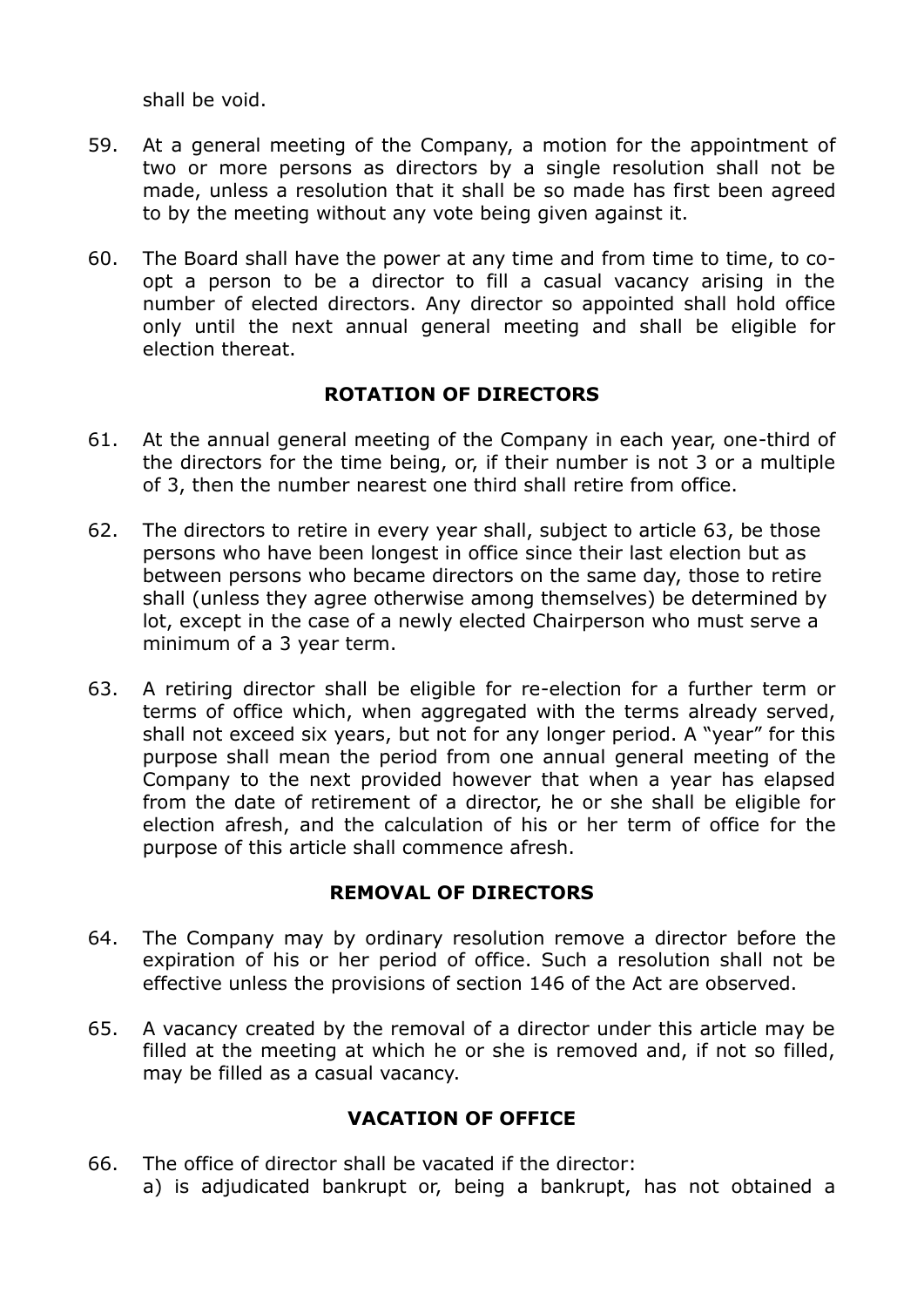certificate of discharge in the relevant jurisdiction; or

b) becomes or is deemed to be subject to a disqualification order within the meaning of Chapter 4 of Part 14 of the Act; or

c) the director resigns his or her office by notice in writing to the Company; or

d) the health of the director is such that he or she can no longer be reasonably be regarded as possessing an adequate decision-making capacity; or

e) a declaration of restriction is made in relation to the director and the Board,

f) at any time during the currency of the declaration, resolves that his or her office be vacated; or

g) the director is sentenced to a term of imprisonment (including a term that is suspended) following conviction of an indictable offence; or

h) the director is absent from Board meetings held during a period of more than 6 months, without the permission of the directors.

#### **SECRETARY**

- 67. The Company shall have a Secretary, who may be one of the directors.
- 68. The Secretary shall be appointed by the Board for such term, at such remuneration and upon such conditions as it may think fit; and any Secretary so appointed may be removed by it.
- 69. Without derogating from the applicable statutory and other legal duties, the duties of the Secretary shall be those delegated to the Secretary from time to time by the Board.
- 70. The directors shall ensure that the Secretary has the skills or resources necessary to discharge the statutory and other duties associated with the position, including to maintain (or to procure the maintenance of) the Company records (other than accounting records) required to be kept in relation to the Company.

# **REGISTER OF DIRECTORS AND SECRETARIES**

71. The Company shall keep a register of its directors and secretaries, and shall enter in the register the information specified in Section 149 of the Act.

# **POWERS AND DUTIES OF DIRECTORS**

72. The business of the Company shall be managed by the Board, which may exercise all such powers of the Company as are not by the Act or by these articles required to be exercised by the Company in general meeting, subject nevertheless to the provisions of the Act and of these articles and to such directions, being not inconsistent with the aforesaid provisions as may , by special resolution, be given by the Company in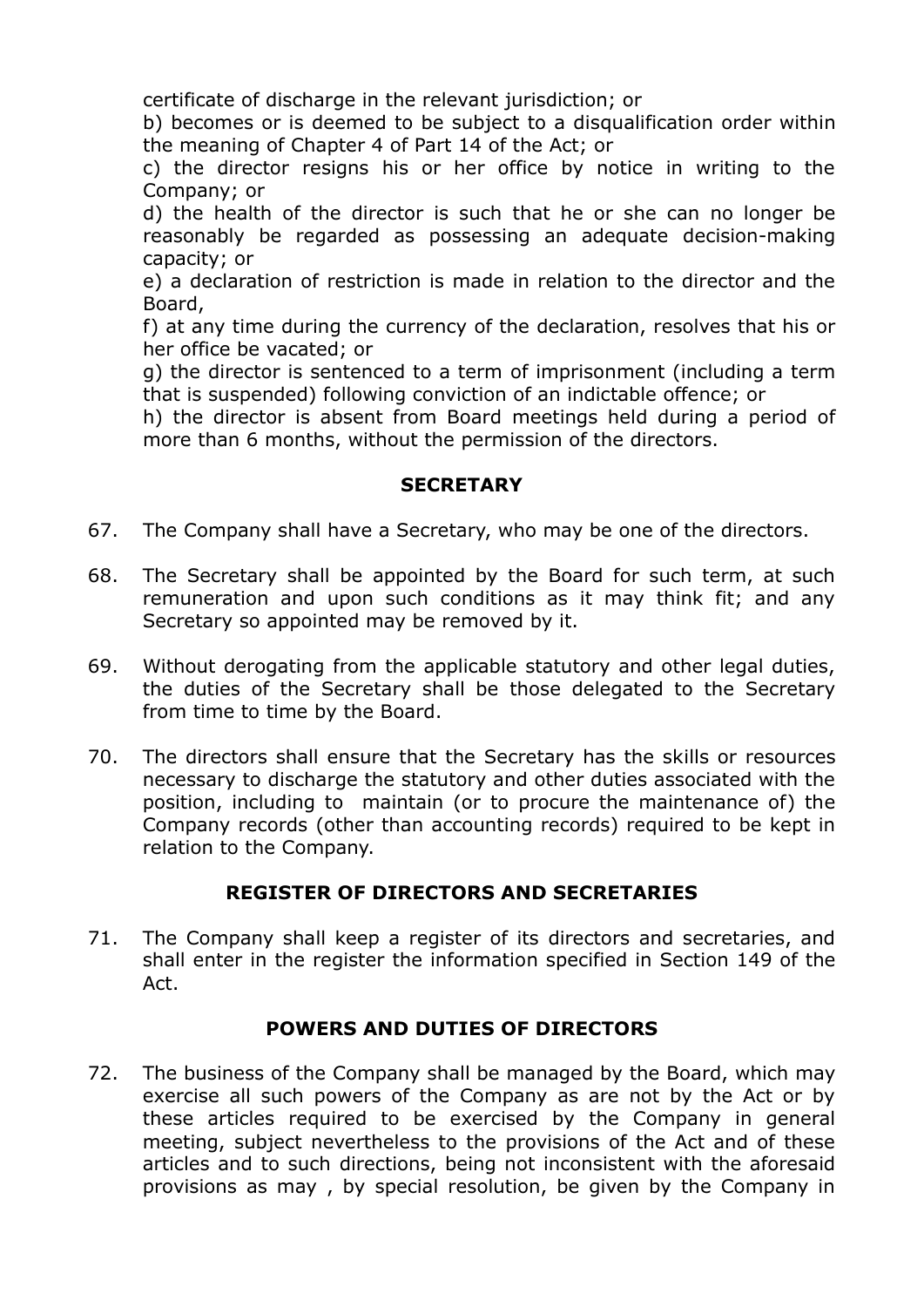general meeting but no direction given by the Company in general meeting shall invalidate any prior act of the Board which would have been valid if that direction had not been given.

- 73. The Board may exercise all powers of the Company to borrow money and to mortgage or charge its undertaking, property and assets or any part thereof.
- 74. The Board may delegate any of its powers to such person or persons as it thinks fit, including committees; any such committee shall, in the exercise of the powers so delegated, conform to any regulations that may be imposed on it by the Board.
- 75. The Board may appoint such person as it shall consider fit to lead the executive role in the Company and may delegate such functions and fix the remuneration and other terms associated with the position, as the Board shall consider appropriate.
- 76. The Board may from time to time and at any time by power of attorney appoint any Company, firm or person or body of persons, to be the attorney or attorneys of the Company for such purposes and with such powers authorities and discretions (not exceeding its own powers) and for such period and subject to such conditions as the Board thinks fit, and any such powers of attorney may contain such provisions for the protection and convenience of persons dealing with any such attorney as the Board may think fit, and may also authorise any such attorney to delegate all or any of the powers, authorities and discretions vested in him or her.
	- 77. All cheques and other negotiable instruments, and all receipts for monies paid to the Company shall be signed, drawn, accepted, endorsed or otherwise executed by such person or persons and in such manner as the Board shall from time to time determine.

#### **PROCEEDINGS OF DIRECTORS**

- 78. The directors may meet together for the dispatch of business, adjourn and otherwise regulate their meetings as they think fit.
- 79. Questions arising at any meeting of the directors shall be decided by a majority of votes and where there is an equality of votes, the chairperson shall have a second or casting vote.
- 80. A director may, and the Secretary on the requisition of a director shall, at any time, summon a meeting of the directors.
- 81. The quorum necessary for the transaction of the business of the Board may be fixed by the directors and, unless so fixed, shall be 3.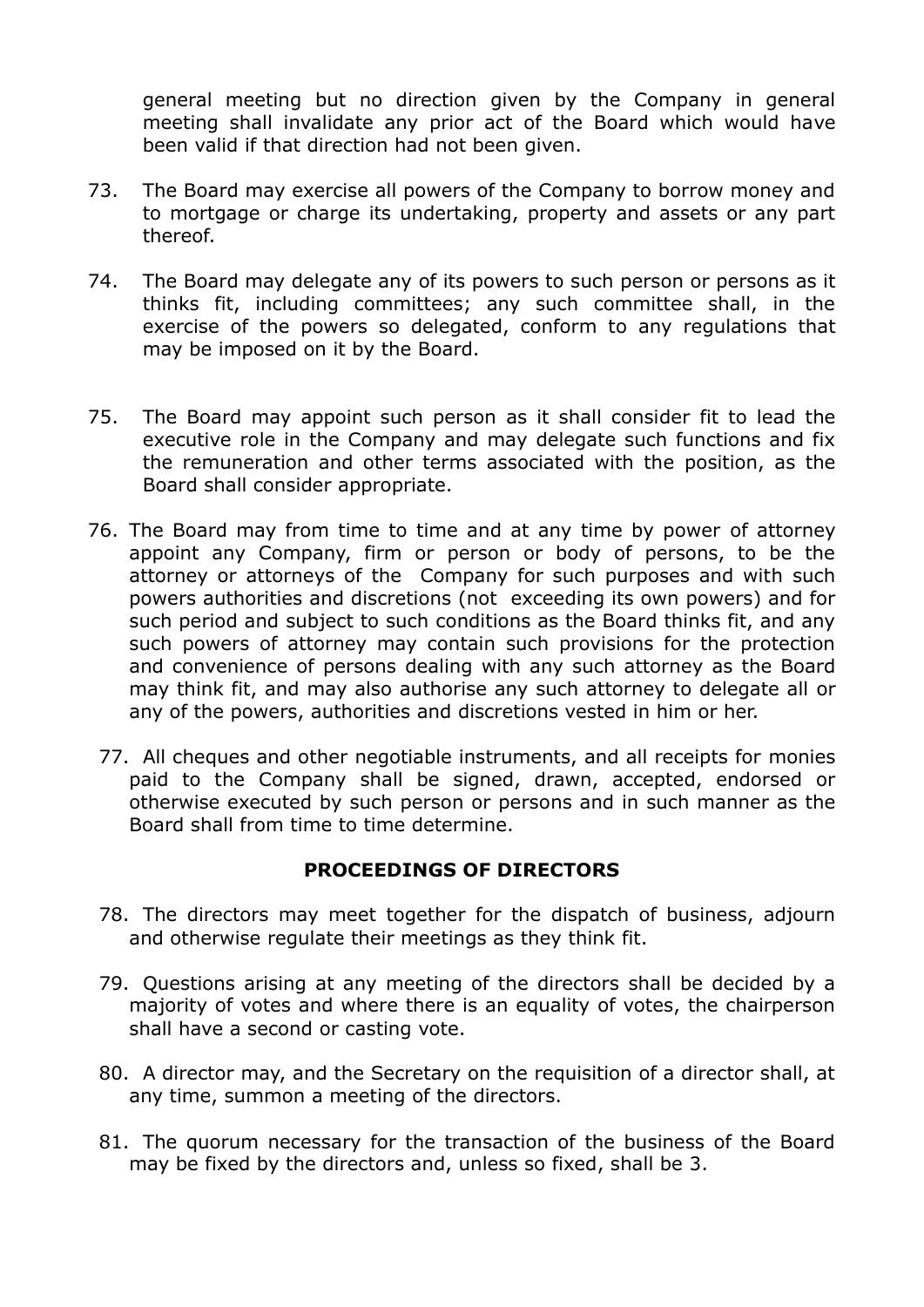- 82. The directors may act notwithstanding any vacancy in their number but, if and so long as their number is reduced below the number fixed by or pursuant to these articles as the necessary quorum of directors, the continuing director or directors may act for the purpose of increasing the number of directors to that number of or summoning a general meeting of the Company, but for no other purpose.
- 83. The directors may elect a chairperson of the Board and determine the period for which he or she is to hold office, but if there is no such chairperson or, if at any meeting the chairperson is not present within 15 minutes after the time appointed for holding it, the directors present may choose one of their number to be chairperson of the meeting.
- 84. The directors may establish one or more committees consisting of members of the Board. A committee so established may elect a chairperson of its meetings; if no such chairperson is elected or, if at any meeting the chairman is not present within 15 minutes after the time appointed for holding it, the members of the committee present may choose one of their number to be chairperson of the meeting.
- 85. A committee may meet and adjourn as it thinks proper. Questions arising at a committee meeting shall be determined by a majority of votes of the members present, and when there is an equality of votes, the chairman shall have a second or casting vote.
- 86. A resolution in writing signed by all of the directors of the Company, or by all of the members of a committee of them, and who are for the time being entitled to receive notice of a meeting of the directors, or, as the case may be, of such a committee, shall be as valid as if it had been passed at a meeting of the directors or such a committee duly convened and held.
- 87. A meeting of the directors or of a committee referred to in article 84, may consist of a conference between some or all of the directors or, as the case may be, members of the committee, who are not all in one place but each of whom is able (directly or by means of telephonic, video or other electronic communication) to speak to each of the others and to be heard by each of the others. Such a meeting shall be deemed to take place where the chairperson of the meeting then is.

#### **CONFLICT OF INTEREST**

- 88. A director may not vote in respect of any contract, appointment, or arrangement in which he or she is interested and he or she shall not be counted in the quorum present at a meeting at which the matter is considered.
- 89. A director who is in any way, directly or indirectly, interested in a contract or proposed contract with the Company shall declare the nature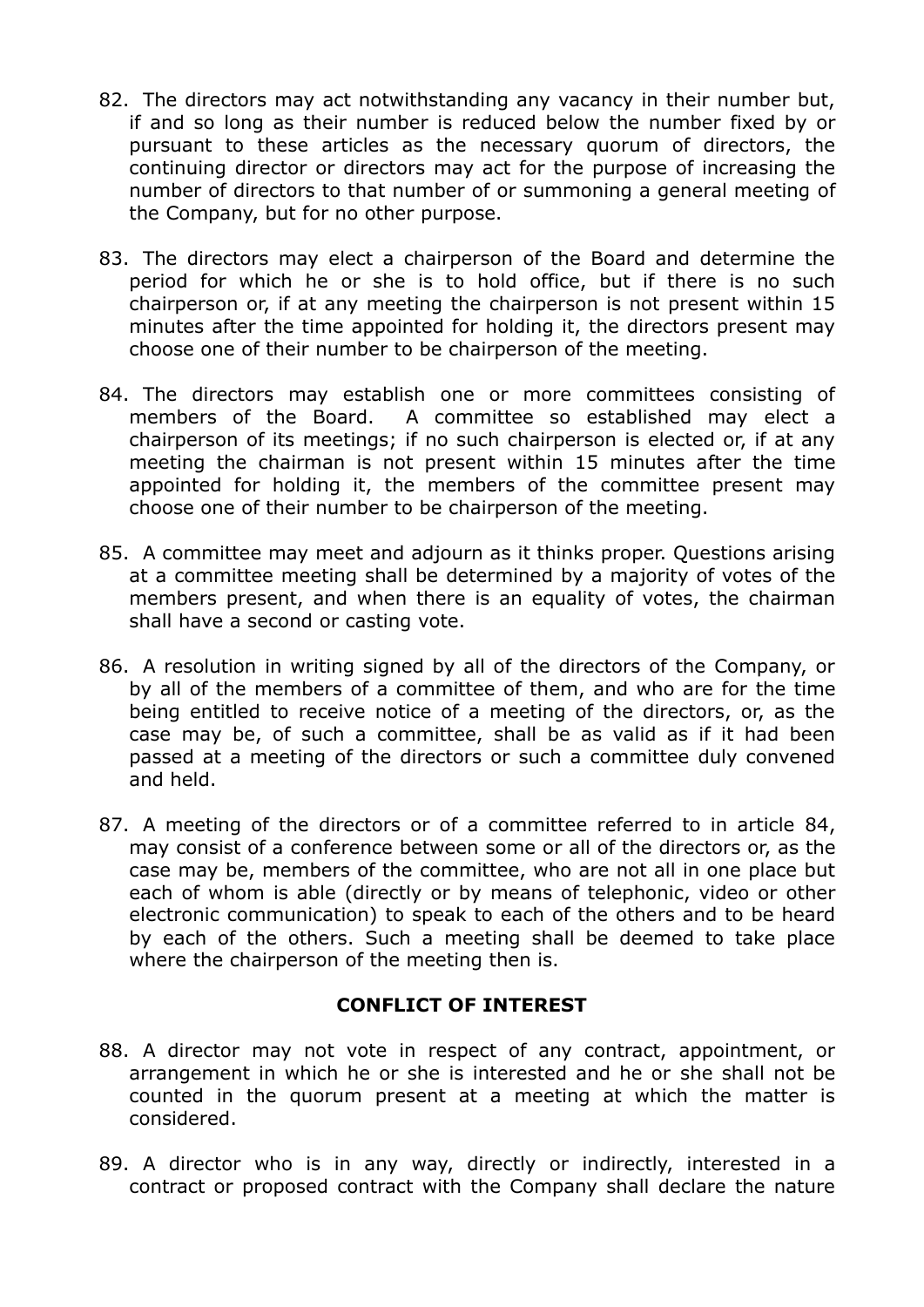of his or her interest at the Board meeting at which the question of entering into the contract is first raised, or at the next meeting held after he or she became so interested.

- 90. A copy of every declaration shall, within 3 days of making it, be entered into the register of disclosable interests maintained by the Company.
- 91. Subject to compliance with article 89, a director, notwithstanding his or her office:

a. may be a party to or otherwise have an interest in any transaction or arrangement with the Company or in which the Company has an interest;

b. may be a director or other officer of, or employed or engaged in any capacity by a party to any transaction or arrangement with any company or organisation with which the Company is involved or in which it has an interest;

c. shall not by reason of his or her office be accountable to the Company for any benefit which he or she derives from a transaction arrangement or position referred to in this article.

- 91. An interest or transaction of which a director has no knowledge and of which it is unreasonable to expect him or her to have knowledge shall not be treated as in interest of him or her for the purposes of article 89.
- 92. A note of every declaration made for the purposes of article 89 shall, within 3 days of making it, be entered into the register of disclosable interests maintained by the Company.

#### **MINUTES OF MEETINGS**

- 93. The Company shall cause minutes to be entered in books kept for that purpose of –
	- a) all appointments of officers made by the directors;

b) the names of the directors present at each meeting of its directors and of any committee of the directors;

c) all resolutions and proceedings at all meetings of its directors and of committees of directors.

- 94. Such minutes shall be entered in the foregoing books as soon as may be after the appointment concerned is made, the meeting concerned has been held or the resolution concerned has been passed.
- 95 Any such minute, if purporting to be signed by the chairperson of the meeting at which the proceedings were had, or by the chairperson of the next succeeding meeting, shall be evidence of the proceedings.
- 96 Where minutes have been made in accordance with articles 74 to 76 inclusive, then, until the contrary is proved

a) the meeting shall be deemed to have been duly held and convened;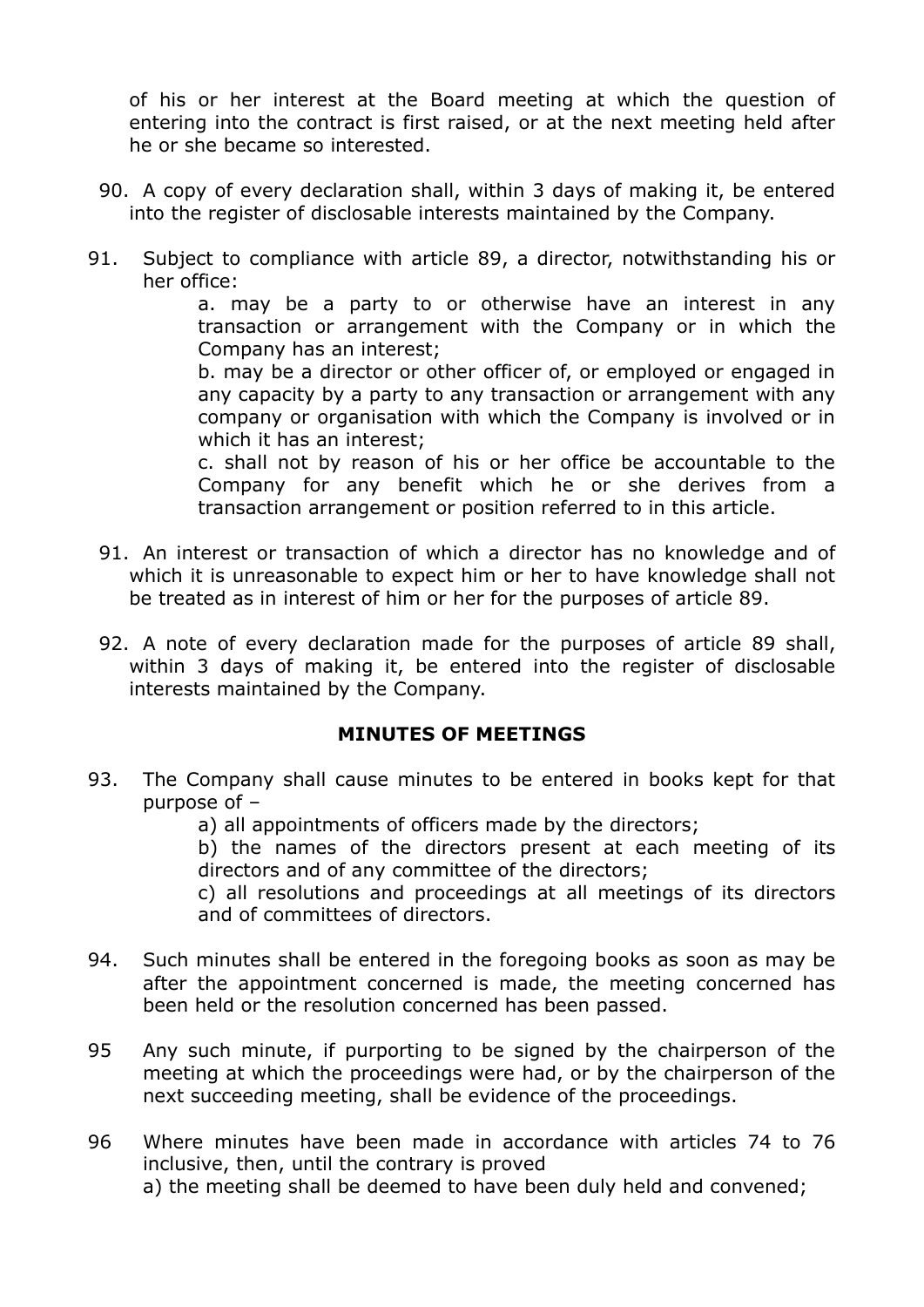b) all proceedings had at the meeting shall be deemed to have been duly had; and

c) all appointments of officers made by its directors at the meeting shall be deemed to be valid.

# **AUDIT COMMITTEE**

- 97 The Board may establish an audit committee, constituted as it shall think fit.
- 98 The responsibilities of an audit committee shall include:

a) The monitoring of the financial reporting process;

b) The monitoring of the effectiveness of the Company's systems of internal control, internal audit and risk management;

c) The monitoring of the statutory audit of the Company's financial statements;

d) The review and monitoring of the independence of the statutory auditors and the provision of additional services to the Company.

99. If an audit committee is established, any proposal of the Board with respect to the appointment of statutory auditors to the Company shall be based on a recommendation made to the Board by the audit committee.

# **REMUNERATION OF DIRECTORS**

- 100. Directors shall not be remunerated for acting as such. A director may however be remunerated for other services rendered to the Company, provided the conditions of Section 89 of the Charities Act 2009 are fulfilled that is to say that an agreement to provide services shall be in writing; that the sum or sums of money payable shall not exceed what is reasonable and proportionate having regard to the services provided; and that all of the remaining directors are satisfied that the agreement is in the best interests of the Company.
- 101. Subject to compliance with any rules or protocols laid down by the Board, directors may be paid all travelling, hotel and other expenses properly incurred by them in attending and returning from meetings of the Board, any committee established by the Board, general meetings of the Company, or otherwise incurred in connection with attending to the business of the Company.

# **USE OF COMPANY PROPERTY BY DIRECTORS**

102. No director shall use Company property for his or her own use or benefit SAVE HOWEVER that de minimis use of Company property may be made by a director for the exclusive purpose of carrying out his or her duties as a director, when such use is sanctioned at a meeting of the Board.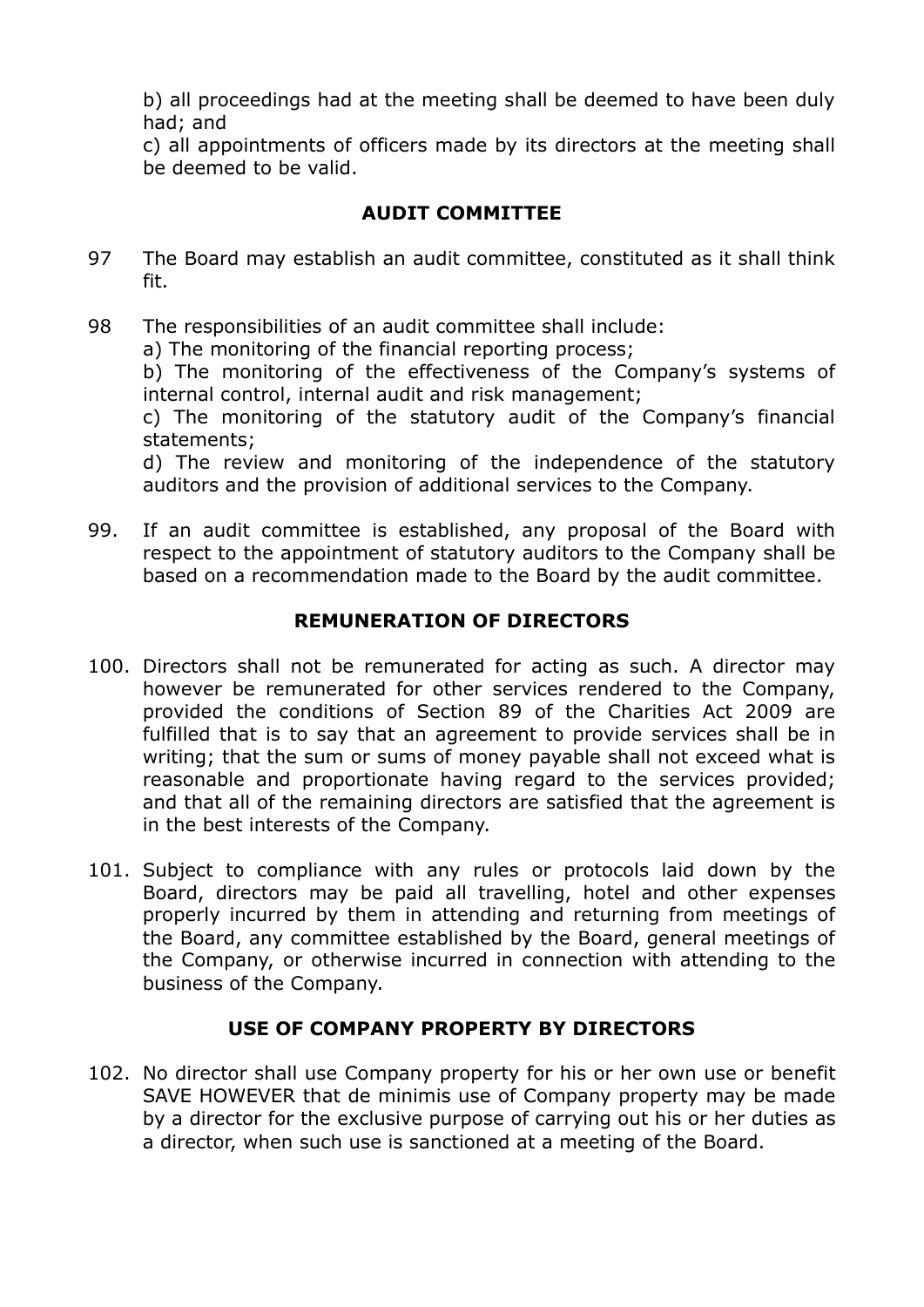#### **POWER OF DIRECTOR TO ACT IN A PROFESSIONAL CAPACITY FOR THE COMPANY**

103. Any director may act by himself or herself, or his or her firm, in a professional capacity for the Company, and, subject to compliance with the conditions of Section 89 of the Charities Act 2009, shall be entitled to remuneration for professional services rendered, as if he or she were not a director.

#### **ACCOUNTS**

- 104. The Company shall keep or cause to be kept adequate accounting records in accordance with Chapter 2 of Part 6 of the Act.
- 105. The accounting records shall be kept on a continuous basis and shall be sufficient to explain the Company's transactions and facilitate the preparation of financial statements that give a true and fair view of the assets, liabilities, financial position and profit or loss of the Company.
- 106. The accounting records shall include:

a) entries from day to day of all monies received and expended by the Company;

- b) a record of the assets and liabilities of the Company;
- c) a record of all transactions whereby goods are purchased and sold;

d) a record of all transactions whereby services are provided or purchased by the Company.

- 107. The Company's financial records shall be kept at the Registered Office or at such other place as the Board shall direct.
- 108. The Board shall from time to time determine whether and to what extent and at what times and places and under what conditions or regulations the financial statements and accounting records of the Company shall be open to inspection of its members, not being directors of the Company.
- 109. The Board shall from time to time in accordance with the provisions of Part 6 of the Act cause to be prepared and to be laid before the annual general meeting of the Company such financial statements and reports of the directors and statutory auditors as are required by those provisions to be laid before the annual general meeting.

#### **AUDIT**

- 110. Statutory auditors shall be appointed by the Company and their duties regulated in accordance with Part 6 of the Act.
- 111. The Board shall arrange for the statutory financial statements of the Company for each financial year to be audited by the statutory auditors.